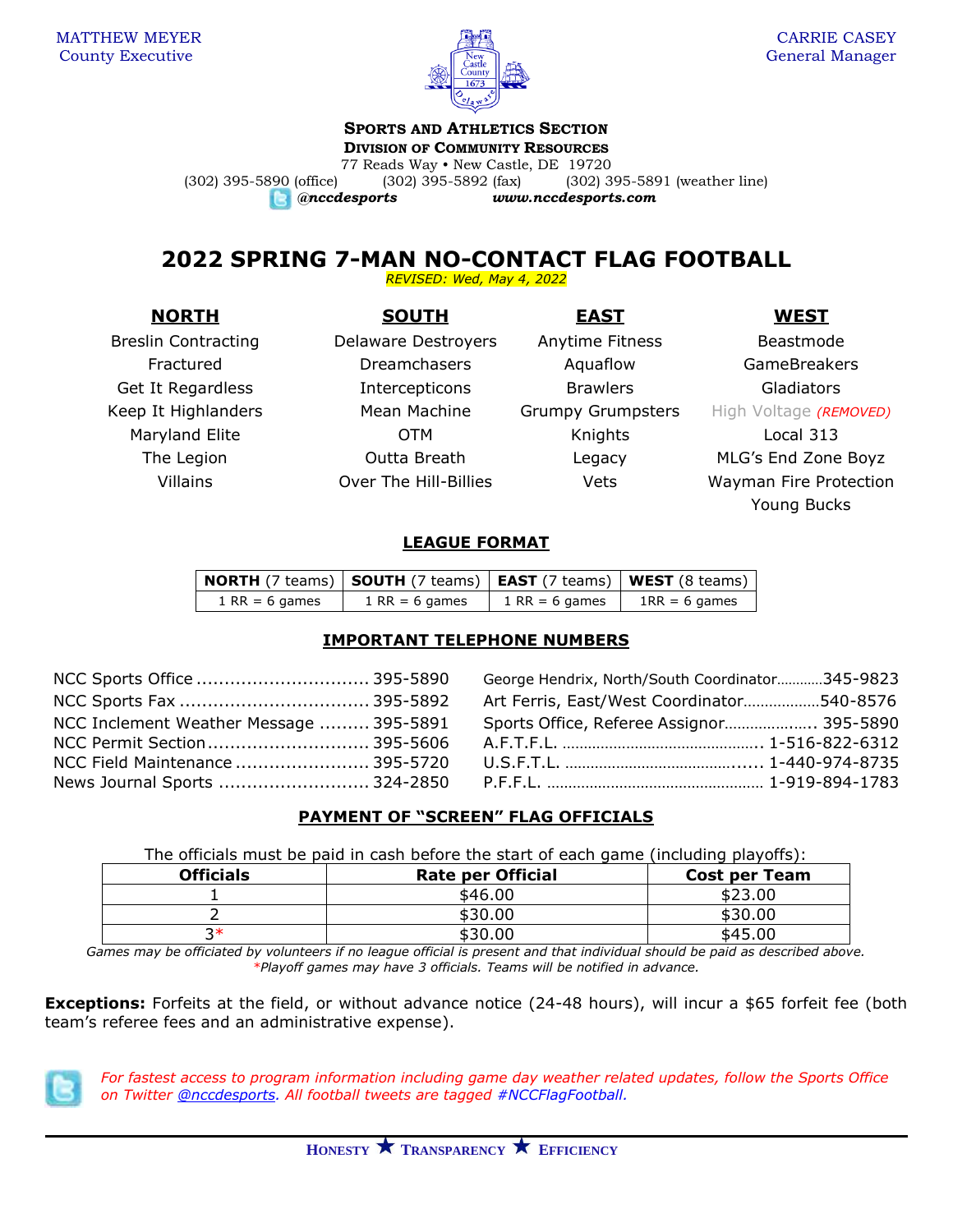#### **IMPORTANT REMINDERS**

- ✓ This schedule represents your permit to use the facilities on the dates and times indicated. Should any conflict with field use arise, contact the NCC police and refer to Permit No.
- ✓ Mandatory make-up games will be scheduled based upon field and referee availability.
- ✓ Coaches must keep spectators away from the sidelines. Spectators are not permitted inside the fenced in area at Delcastle.
- $\checkmark$  Please do not park on the grass areas of the ball fields.
- ✓ **DRUGS, ALCOHOL, AND SMOKING ARE PROHIBITED IN COUNTY PARKLAND.**
- $\checkmark$  Uniform shirts with a number on the back must be worn by all players (effective Sat, Apr 9).
- ✓ **Proper conduct is expected of all players**. Players ejected from a game for unsportsmanlike conduct will receive a minimum one-game automatic suspension to be served in the next game played without written notification.
- **ZERO TOLERANCE WARNING:** Players will be removed from current quarter of play, plus one additional quarter of play, for any general use of foul language (similar to "Cool Down" procedure described in NCC General Rules X.G.).



#### **\*Digital Roster\***

We will no longer be accepting paper rosters & waivers. Managers should have all players complete the digital roster before the deadline (Sat, Apr 9). If you are viewing the schedule online, **this QR code is also a clickable link** that will send you directly to the Google Form.

QR Code Instructions: *Using the camera on your smart phone* (or barcode scanner app) *focus on the QR code to the left*. A link will appear that directs you to a Google Form. Fill out the individual roster information and submit.

Players only need to complete this roster/waiver form one time (one submission per player, per season). **Reminder that players are NOT allowed to play on multiple teams in the 7-Man Flag league (even if the teams are in different divisions).**

#### \*\*Sundays, and/or weeknights, may be used as make-up dates if needed\*\*

| <b>DATE</b>   | TIME      | <b>FIELD</b> | <b>DIV</b> | <b>GAME</b>    | <b>HOME TEAM</b>           | <b>VISITING TEAM</b>   |
|---------------|-----------|--------------|------------|----------------|----------------------------|------------------------|
| Sat           | 9:00 AM   | <b>DEL</b>   | West       | 1              | Young Bucks                | Wayman Fire Protection |
| <b>Mar 19</b> | 10:10 AM  | <b>DEL</b>   | West       | 2              | High Voltage               | Local 313              |
|               | 11:20 AM  | DEL          | West       | 3              | Gladiators                 | Beastmode              |
|               | 12:30 PM  | DEL          | North      | $\overline{4}$ | <b>Breslin Contracting</b> | The Legion             |
|               |           |              | West       | <b>BYE</b>     | MLG's End Zone Boyz        |                        |
|               |           |              | West       | <b>BYE</b>     | <b>GameBreakers</b>        |                        |
|               | $9:00$ AM | BID.         | North      | 5              | Fractured                  | Get It Regardless      |
|               | 10:10 AM  | BID          | North      | 6              | Keep It Highlanders        | Maryland Elite         |
|               | 11:20 AM  | BID.         | South      | 7              | Outta Breath               | <b>OTM</b>             |
|               | 12:30 PM  | BID.         | South      | 8              | Dreamchasers               | Mean Machine           |
|               |           |              | North      | <b>BYE</b>     | <b>Villains</b>            |                        |
|               |           |              | South      | <b>BYE</b>     | Delaware Destroyers        |                        |
|               | 9:00 AM   | <b>MAR</b>   | South      | 9              | Over the Hill-Billies      | Intercepticons         |
|               | 10:10 AM  | MAR.         | East       | 10             | Anytime Fitness            | Knights                |
|               | 11:20 AM  | <b>MAR</b>   | East       | 11             | <b>Grumpy Grumpsters</b>   | Legacy                 |
|               | 12:30 PM  | <b>MAR</b>   | East       | 12             | Aquaflow                   | <b>Brawlers</b>        |
|               |           |              | East       | <b>BYE</b>     | Vets                       |                        |

*Cont'd on next page…*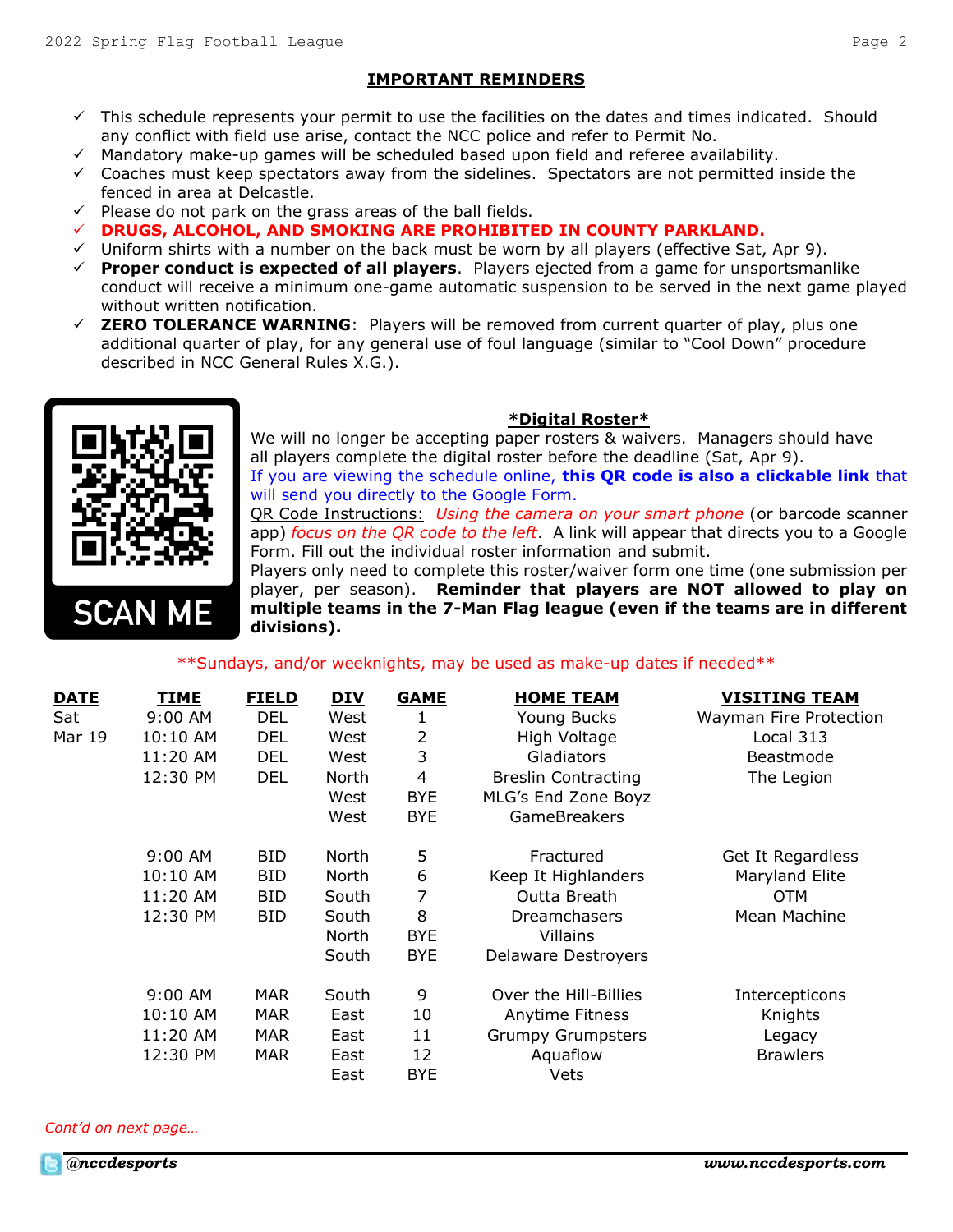\*\*Sundays, and/or weeknights, may be used as make-up dates if needed\*\* **Please Note:** Teams listed in *Blue Italics* will play a double-header.

| <b>DATE</b>   | <b>TIME</b> | <b>FIELD</b> | <b>DIV</b> | <b>GAME</b> | <b>HOME TEAM</b>           | <b>VISITING TEAM</b>       |
|---------------|-------------|--------------|------------|-------------|----------------------------|----------------------------|
| Sat           | 9:00 AM     | <b>DEL</b>   | North      | 15          | The Legion                 | Keep It Highlanders        |
| <b>Mar 26</b> | 10:10 AM    | <b>DEL</b>   | North      | 14          | Get It Regardless          | <b>Villains</b>            |
|               | 11:20 AM    | <b>DEL</b>   | North      | 13          | <b>Villains</b>            | Maryland Elite             |
|               | 12:30 PM    | <b>DEL</b>   | South      | 16          | <b>Mean Machine</b>        | Outta Breath               |
|               | 1:40 PM     | <b>DEL</b>   | South      | 17          | <b>OTM</b>                 | Over the Hill-Billies      |
|               |             |              | South      | <b>BYE</b>  | Dreamchasers               |                            |
|               |             |              | North      | <b>BYE</b>  | <b>Breslin Contracting</b> |                            |
|               |             |              | North      | <b>BYE</b>  | Fractured                  |                            |
|               | 9:00 AM     | <b>BID</b>   | East       | 18          | <b>Vets</b>                | Aquaflow                   |
|               | 10:10 AM    | <b>BID</b>   | East       | 19          | <b>Vets</b>                | Legacy                     |
|               | 11:20 AM    | <b>BID</b>   | East       | 20          | Anytime Fitness            | <b>Brawlers</b>            |
|               | 12:30 PM    | <b>BID</b>   | West       | 21          | Local 313                  | Wayman Fire Protection     |
|               |             |              | East       | <b>BYE</b>  | <b>Grumpy Grumpsters</b>   |                            |
|               |             |              | East       | <b>BYE</b>  | Knights                    |                            |
|               | 9:00 AM     | <b>MAR</b>   | West       | 22          | MLG's End Zone Boyz        | Young Bucks                |
|               | 10:10 AM    | <b>MAR</b>   | South      | 23          | Intercepticons             | <b>Delaware Destroyers</b> |
|               | 11:20 AM    | <b>MAR</b>   | West       | 24          | <b>High Voltage</b>        | Gladiators                 |
|               | 12:30 PM    | <b>MAR</b>   | West       | 25          | GameBreakers               | Beastmode                  |
| <b>DATE</b>   | <b>TIME</b> | <b>FIELD</b> | <b>DIV</b> | <b>GAME</b> | <b>HOME TEAM</b>           | <b>VISITING TEAM</b>       |
| Sat           | 9:00 AM     | <b>DEL</b>   | South      | 26          | Outta Breath               | <b>Delaware Destroyers</b> |
| Apr 2         | 10:10 AM    | <b>DEL</b>   | South      | 27          | Dreamchasers               | Intercepticons             |
|               | 11:20 AM    | <b>DEL</b>   | East       | 28          | Legacy                     | Aquaflow                   |
|               | 12:30 PM    | <b>DEL</b>   | South      | 29          | Mean Machine               | <b>OTM</b>                 |
|               |             |              | South      | <b>BYE</b>  | Over the Hill-Billies      |                            |
|               | 9:00 AM     | <b>BID</b>   | East       | 30          | Knights                    | <b>Grumpy Grumpsters</b>   |
|               | 10:10 AM    | <b>BID</b>   | East       | 31          | Vets                       | Anytime Fitness            |
|               | 11:20 AM    | <b>BID</b>   | West       | 32          | Beastmode                  | Local 313                  |
|               | 12:30 PM    | <b>BID</b>   | West       | 33          | Wayman Fire Protection     | MLG's End Zone Boyz        |
|               |             |              | West       | <b>BYE</b>  | Young Bucks                |                            |
|               |             |              | West       | <b>BYE</b>  | High Voltage               |                            |
|               |             |              | East       | <b>BYE</b>  | <b>Brawlers</b>            |                            |
|               | 9:00 AM     | <b>MAR</b>   | West       | 34          | Gladiators                 | GameBreakers               |
|               | 10:10 AM    | <b>MAR</b>   | North      | 35          | Marlyand Elite             | <b>Breslin Contracting</b> |
|               | 11:20 AM    | <b>MAR</b>   | North      | 36          | Get It Regardless          | Keep It Highlanders        |
|               | 12:30 PM    | <b>MAR</b>   | North      | 37          | Villains                   | Fractured                  |
|               |             |              | North      | <b>BYE</b>  | The Legion                 |                            |

*\*Online Roster/Waiver submission due by midnight Saturday, April 9\* \*Uniform policy also in effect\**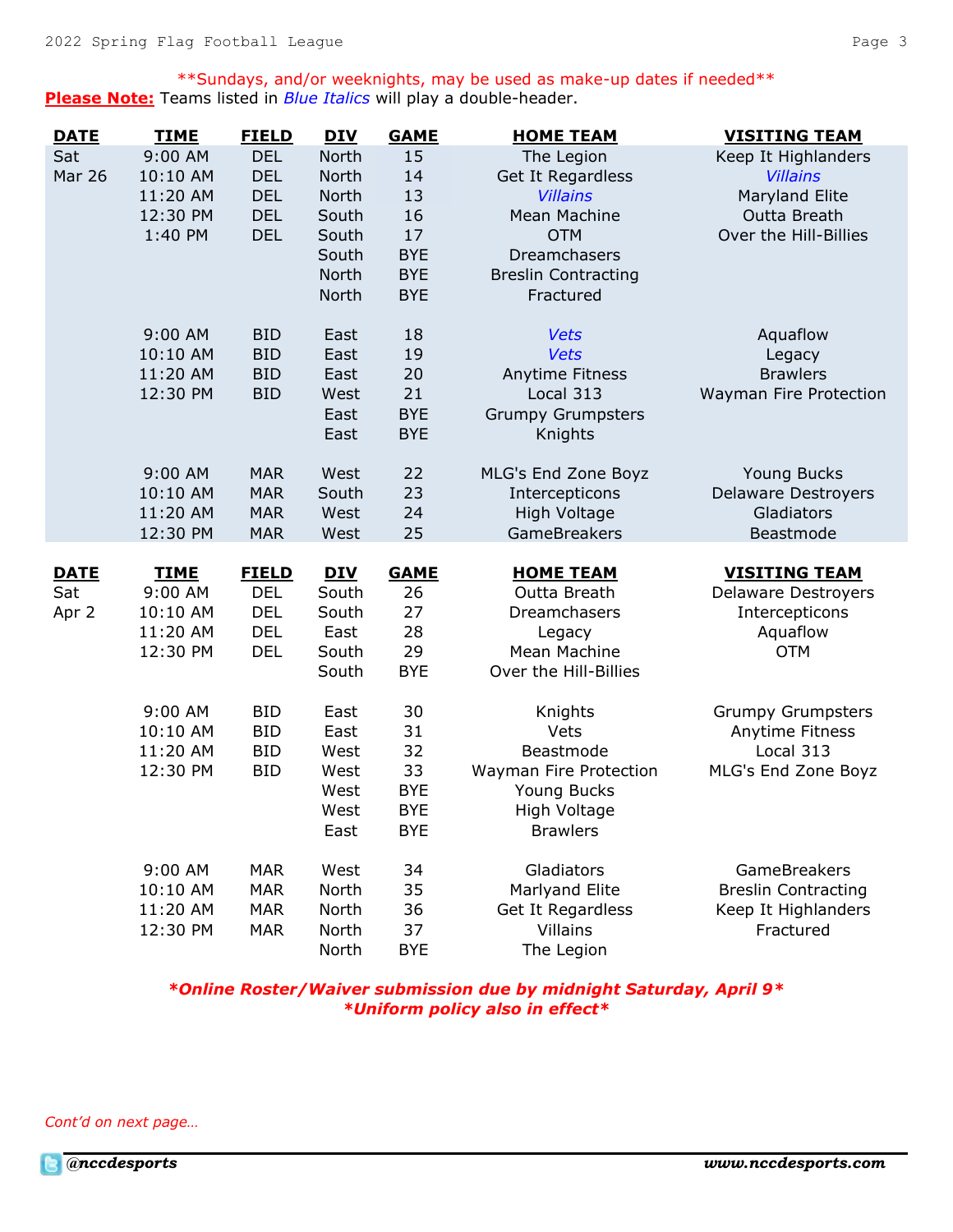\*\*Sundays, and/or weeknights, may be used as make-up dates if needed\*\* **Please Note:** Teams listed in *Blue Italics* will play a double-header.

> *\*Online Roster/Waiver submission due by midnight Saturday, April 9\* \*Uniform policy also in effect\**

| <b>DATE</b>     | <b>TIME</b> | <b>FIELD</b> | <b>DIV</b>   | <b>GAME</b>      | <b>HOME TEAM</b>               | <b>VISITING TEAM</b>       |
|-----------------|-------------|--------------|--------------|------------------|--------------------------------|----------------------------|
| <b>Sat</b>      | 9:00 AM     | <b>DEL</b>   | East         | 38               | Aquaflow                       | Knights                    |
| May $7*$        | 10:10 AM    | <b>DEL</b>   | East         | 45               | Local 313                      | Gladiators                 |
| was Apr 9       | 11:20 AM    | <b>DEL</b>   | West         | 80               | MLG's End Zone Boyz            | <b>GameBreakers</b>        |
| <b>Rain Out</b> | 12:30 PM    | <b>DEL</b>   | East         | 41               | <b>Brawlers</b>                | Legacy                     |
|                 | 1:40 PM     | <b>DEL</b>   | East         | 62               | <b>Brawlers</b>                | Vets                       |
|                 |             |              | East         | <b>BYE</b>       | Anytime Fitness                |                            |
|                 |             |              | West         | <b>BYE</b>       | <b>Wayman Fire Protection</b>  |                            |
|                 | 9:00 AM     | <b>BID</b>   | West         | 42               | Beastmode                      | <b>Young Bucks</b>         |
|                 | 10:10 AM    | <b>BID</b>   | South        | 43               | <b>Delaware Destroyers</b>     | Over the Hill-Billies      |
|                 | 11:20 AM    | <b>BID</b>   | South        | 44               | Intercepticons                 | Outta Breath               |
|                 |             |              | West         | 39               | <b>Grumpy Grumpsters</b>       | Vets                       |
|                 |             |              | South        | <b>BYE</b>       | Mean Machine                   |                            |
|                 |             |              | West         | 46               | <b>MLG's End Zone Boyz</b>     | High Voltage FF            |
|                 | 10:10 AM    | <b>MAR</b>   | South        | 47               | <b>OTM</b>                     | Dreamchasers               |
|                 | 11:20 AM    | <b>MAR</b>   | North        | 48               | <b>Breslin Contracting</b>     | Fractured                  |
|                 | 12:30 PM    | <b>MAR</b>   | North        | 49               | Keep It Highlanders            | <b>Breslin Contracting</b> |
|                 |             |              | North        | 50               | The Legion                     | Villains                   |
|                 |             |              | North        | <b>BYE</b>       | Marlyand Elite                 |                            |
|                 |             |              | North        | <b>BYE</b>       | Get It Regardless              |                            |
| <b>DATE</b>     | <b>TIME</b> | <b>FIELD</b> | <b>DIV</b>   | <b>GAME</b>      | <b>HOME TEAM</b>               | <b>VISITING TEAM</b>       |
| Sat             | 9:00 AM     | <b>DEL</b>   | West         | 51               | GameBreakers                   | <b>Young Bucks</b>         |
| Apr 16          | 10:10 AM    | <b>DEL</b>   | West         | 52               | Beastmode                      | High Voltage               |
|                 | 11:20 AM    | <b>DEL</b>   | South        | 53               | Mean Machine                   | <b>Delaware Destroyers</b> |
|                 | 12:30 PM    | <b>DEL</b>   | West         | 54               | Local 313                      | MLG's End Zone Boyz        |
|                 |             |              | West         | <b>BYE</b>       |                                |                            |
|                 |             |              |              |                  | Wayman Fire Protection         |                            |
|                 |             |              | West         | <b>BYE</b>       | Gladiators                     |                            |
|                 | 9:00 AM     | <b>BID</b>   | North        | 55               | Fractured                      | The Legion                 |
|                 | 10:10 AM    | <b>BID</b>   | North        | 56               | <b>Marlyand Elite</b>          | Fractured                  |
|                 | 11:20 AM    | <b>BID</b>   | North        | 57               | <b>Marlyand Elite</b>          | Get It Regardless          |
|                 | 12:30 PM    | <b>BID</b>   | South        | 58               | <b>OTM</b>                     | Intercepticons             |
|                 |             |              | South        | <b>BYE</b>       | Outta Breath                   |                            |
|                 |             |              | North        | <b>BYE</b>       | Keep It Highlanders            |                            |
|                 |             |              | North        | <b>BYE</b>       | <b>Villains</b>                |                            |
|                 |             |              | North        | <b>BYE</b>       | <b>Breslin Contracting</b>     |                            |
|                 | 9:00 AM     | <b>MAR</b>   | South        | 59               | Dreamchasers                   | Over the Hill-Billies      |
|                 | 10:10 AM    | <b>MAR</b>   | East         | 60               | Aquaflow                       | Anytime Fitness            |
|                 | 11:20 AM    | <b>MAR</b>   | East         | 61               | Legacy                         | Knights                    |
|                 | 12:30 PM    | <b>MAR</b>   | East<br>East | 83<br><b>BYE</b> | <b>Brawlers</b><br><b>Vets</b> | <b>Grumpy Grumpsters</b>   |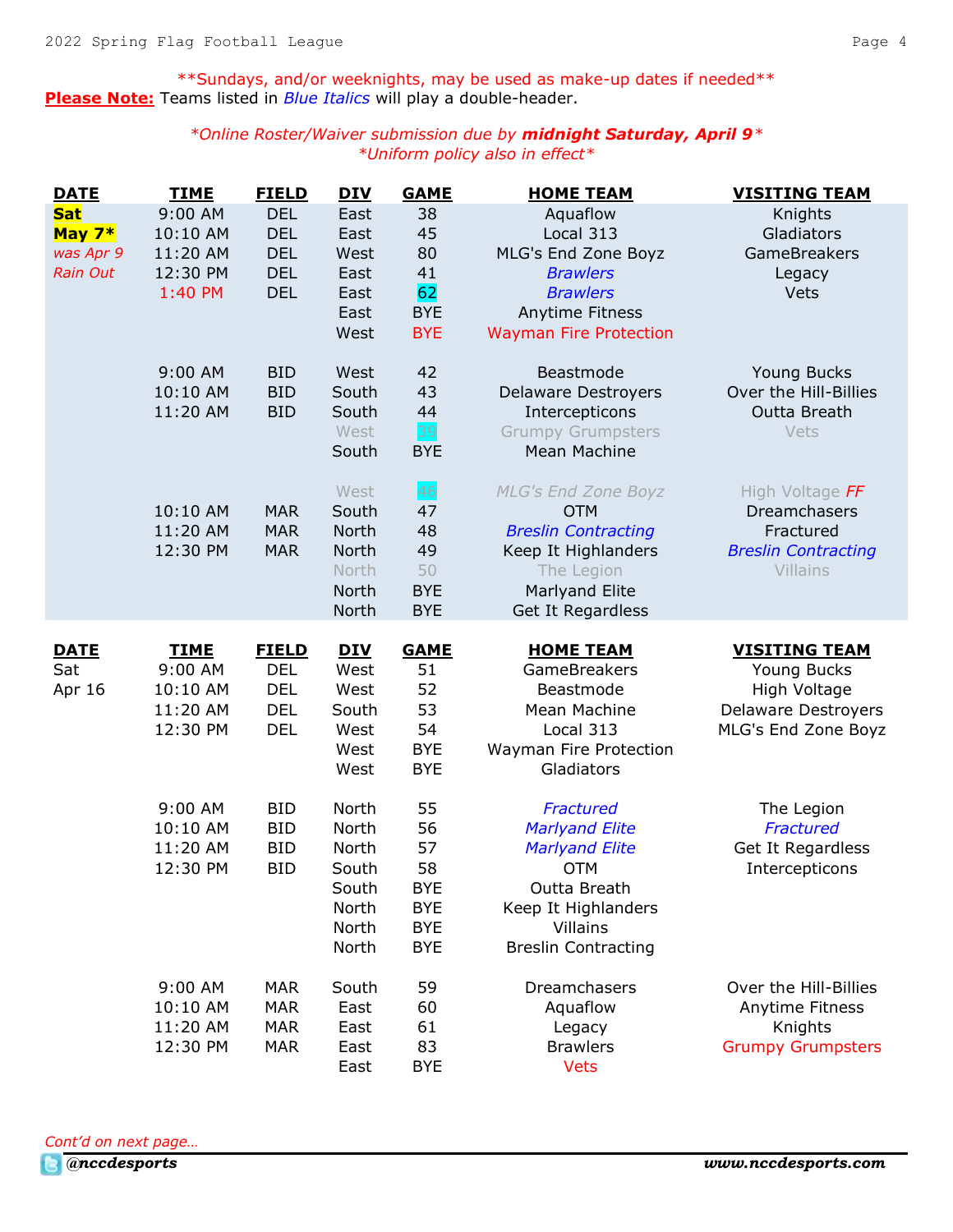\*\*Sundays, and/or weeknights, may be used as make-up dates if needed\*\* **Please Note:** Teams listed in *Blue Italics* will play a double-header.

| <b>DATE</b> | <b>TIME</b> | <b>FIELD</b> | <b>DIV</b> | <b>GAME</b> | <b>HOME TEAM</b>              | <b>VISITING TEAM</b>          |
|-------------|-------------|--------------|------------|-------------|-------------------------------|-------------------------------|
| Sat         | 9:00 AM     | <b>DEL</b>   | West       | 63          | MLG's End Zone Boyz           | Beastmode                     |
| Apr 23      | 10:10 AM    | <b>DEL</b>   | North      | 64          | Fractured                     | Keep It Highlanders           |
|             | 11:20 AM    | <b>DEL</b>   | North      | 65          | Get It Regardless             | The Legion                    |
|             | 12:30 PM    | <b>DEL</b>   | North      | 66          | <b>Villains</b>               | <b>Breslin Contracting</b>    |
|             |             |              | North      | <b>BYE</b>  | <b>Marlyand Elite</b>         |                               |
|             | 9:00 AM     | <b>BID</b>   | South      | 67          | <b>Delaware Destroyers</b>    | Dreamchasers                  |
|             | 10:10 AM    | <b>BID</b>   | South      | 68          | Over the Hill-Billies         | Outta Breath                  |
|             | 11:20 AM    | <b>BID</b>   | South      | 69          | Intercepticons                | <b>Mean Machine</b>           |
|             | 12:30 PM    | <b>BID</b>   | East       | 70          | Knights                       | <b>Brawlers</b>               |
|             | 1:40 PM     | <b>BID</b>   | West       | 71          | Local 313                     | GameBreakers                  |
|             |             |              | South      | <b>BYE</b>  | <b>OTM</b>                    |                               |
|             | 9:00 AM     | <b>MAR</b>   | West       | 72          | Gladiators                    | Young Bucks                   |
|             | 10:10 AM    | <b>MAR</b>   | West       | 73          | High Voltage FF               | <b>Wayman Fire Protection</b> |
|             | 10:10 AM    | <b>MAR</b>   |            | Scrimmage   | <b>Vets</b>                   | Wayman Fire Protection        |
|             | 11:20 AM    | <b>MAR</b>   | East       | 74          | <b>Grumpy Grumpsters</b>      | Aquaflow                      |
|             | 12:30 PM    | <b>MAR</b>   | East       | 75          | <b>Anytime Fitness</b>        | <b>Grumpy Grumpsters</b>      |
|             |             |              | East       | <b>BYE</b>  | Legacy                        |                               |
|             |             |              | East       | <b>BYE</b>  | Vets                          |                               |
| <b>DATE</b> | <b>TIME</b> | <b>FIELD</b> | <b>DIV</b> | <b>GAME</b> | <b>HOME TEAM</b>              | <b>VISITING TEAM</b>          |
| Sat         | 9:00 AM     | <b>DEL</b>   | East       | 76          | Knights                       | Vets                          |
| Apr 30      | 10:10 AM    | <b>DEL</b>   | South      | 77          | <b>Delaware Destroyers</b>    | <b>OTM</b>                    |
|             | 11:20 AM    | <b>DEL</b>   | South      | 78          | Outta Breath                  | Dreamchasers                  |
|             | 12:30 PM    | <b>DEL</b>   | South      | 79          | Over the Hill-Billies         | Mean Machine                  |
|             |             |              | South      | <b>BYE</b>  | Intercepticons                |                               |
|             | 9:00 AM     | <b>BID</b>   | West       | 40          | <b>Wayman Fire Protection</b> | <b>GameBreakers</b>           |
|             | 10:10 AM    | <b>BID</b>   | East       | 81          | Legacy                        | Anytime Fitness               |
|             | 11:20 AM    | <b>BID</b>   | West       | 82          | <b>Wayman Fire Protection</b> | Gladiators                    |
|             |             |              | East       | 62          | <b>Brawlers</b>               | Vets                          |
|             |             |              | West       | <b>BYE</b>  | Beastmode                     |                               |
|             |             |              | West       | <b>BYE</b>  | Local 313                     |                               |
|             |             |              | West       | <b>BYE</b>  | <b>MLG's End Zone Boyz</b>    |                               |
|             |             |              | East       | <b>BYE</b>  | Aquaflow                      |                               |
|             |             |              | West       | 84          | Young Bucks                   | High Voltage FF               |
|             | 10:10 AM    | <b>MAR</b>   | North      | 85          | <b>Breslin Contracting</b>    | Get It Regardless             |
|             | 11:20 AM    | <b>MAR</b>   | North      | 86          | The Legion                    | Marlyand Elite                |
|             | 12:30 PM    | <b>MAR</b>   | North      | 87          | Keep It Highlanders           | Villains                      |
|             | 1:40 PM     | <b>MAR</b>   | North      | 50          | The Legion                    | Villains                      |
|             |             |              | North      | <b>BYE</b>  | Fractured                     |                               |

*Playoff Schedule on next page…*